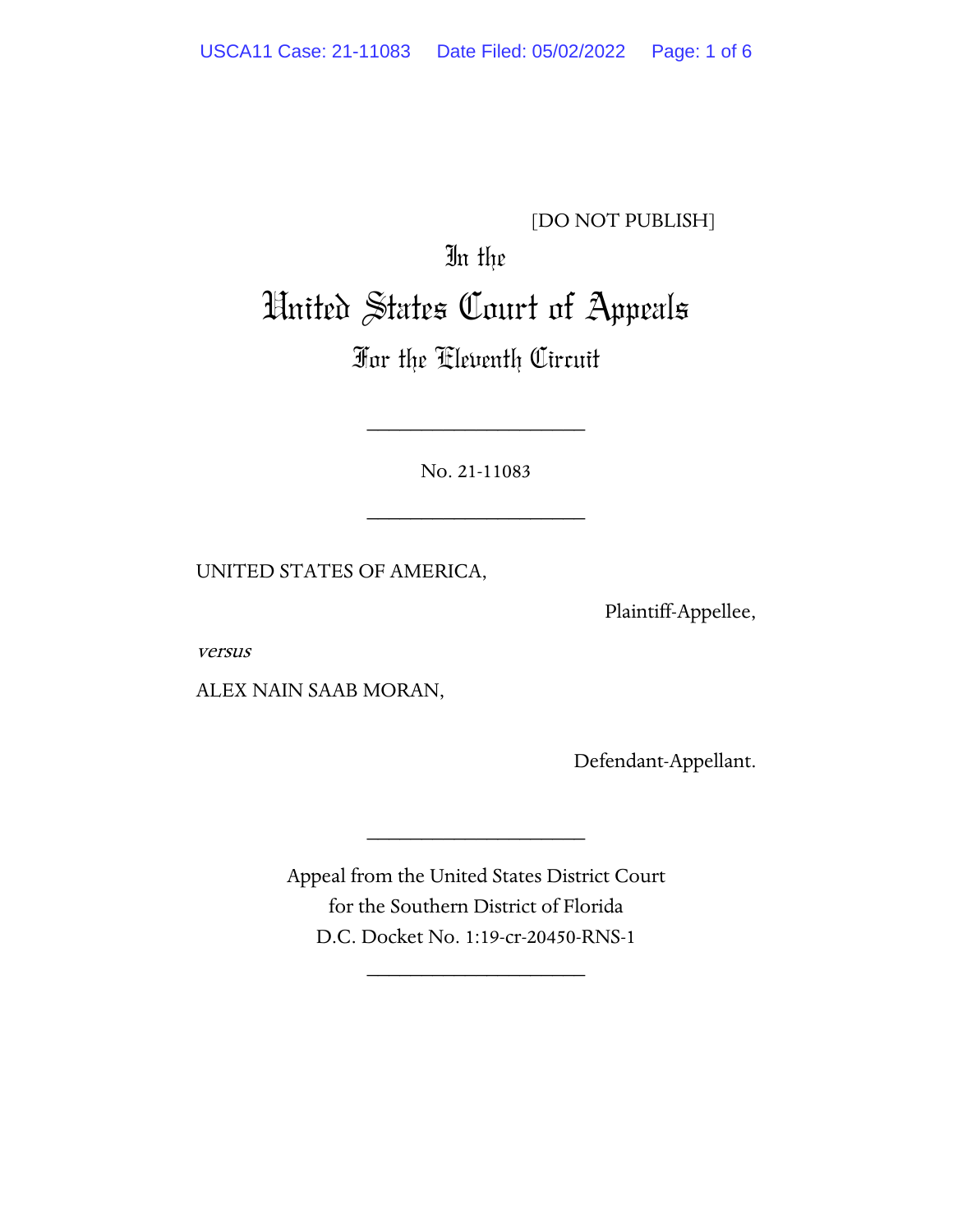#### 2 Opinion of the Court 21-11083

Before JORDAN, LUCK, and LAGOA, Circuit Judges.

### PER CURIAM:

Alex Nain Saab Moran appeals the district court's order denying his motion to vacate an order conferring fugitive status and for leave to file a special appearance. As relevant to this appeal, Saab Moran sought to vacate his fugitive status, and to file a special appearance, to argue that he is immune from prosecution because he is a foreign diplomat. The district court denied Saab Moran's motion because of the fugitive disentitlement doctrine and did not address whether Saab Moran is immune from prosecution. During this appeal, however, Saab Moran was extradited to the United States and appeared before the district court.

Because Saab Moran is no longer a fugitive, the issue of fugitive disentitlement is moot. Saab Moran contends that this Court should still determine whether he is immune from prosecution. After careful review, and with the benefit of oral argument, we conclude that the district court should decide, in the first instance, whether Saab Moran is a foreign diplomat and immune from prosecution.

# I. FACTUAL AND PROCEDURAL BACKGROUND

On July 25, 2019, Saab Moran was charged with one count of conspiracy to commit money laundering and seven counts of laundering monetary instruments. Saab Moran did not appear before the district court in response to these criminal charges.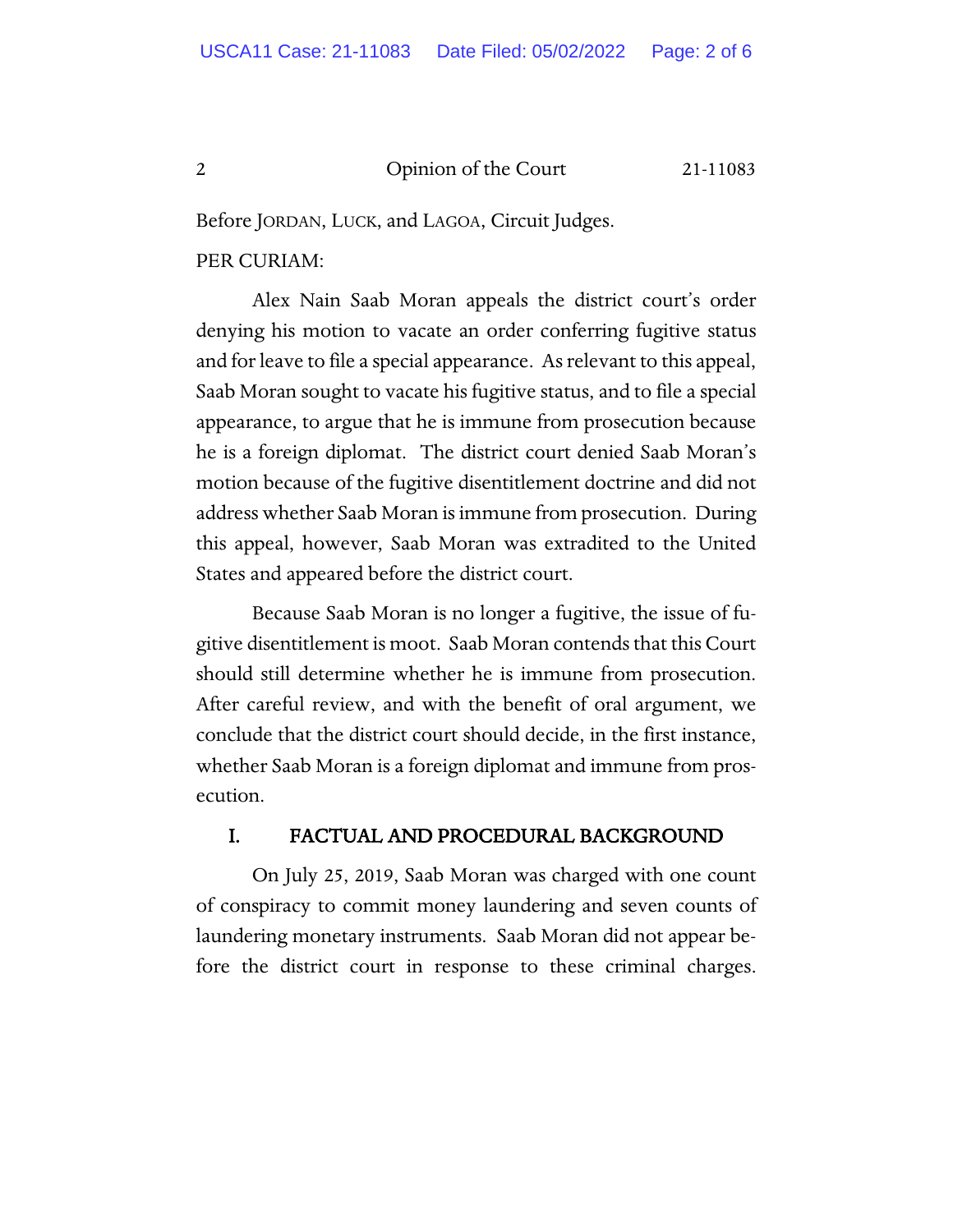#### 21-11083 Opinion of the Court 3

Therefore, in August 2019, the district court entered an order "transfer[ring]" Saab Moran "to fugitive status."

On June 12, 2020, Saab Moran was arrested in Cape Verde under an international arrest warrant. Saab Moran was travelling from Venezuela to Iran. But his flight landed in Cape Verde to refuel. According to Saab Moran, he was travelling to Iran in his capacity as a special envoy to the Government of Venezuela.

On June 21, 2020, the U.S. government submitted an extradition request. A court in Cape Verde approved the government's request, but Saab Moran appealed that order and opposed extradition.

Saab Moran also moved to vacate the district court's order conferring fugitive status. In that motion, Saab Moran sought leave to make a special appearance to challenge the indictment. Among other arguments, Saab Moran sought to contest the indictment asserting that, as a special envoy to the Government of Venezuelan, he is immune from prosecution in the United States. Saab Moran filed various exhibits in support of his argument, and he also attached his proposed motion to dismiss as an exhibit.

The district court denied Saab Moran's motion. In so doing, the district court found that the fugitive disentitlement doctrine applied and that the doctrine prevented Saab Moran from challenging his fugitive status and the indictment. Because the district court determined that Saab Moran was "precluded from attacking" the indictment, and denied his motion for a special appearance, the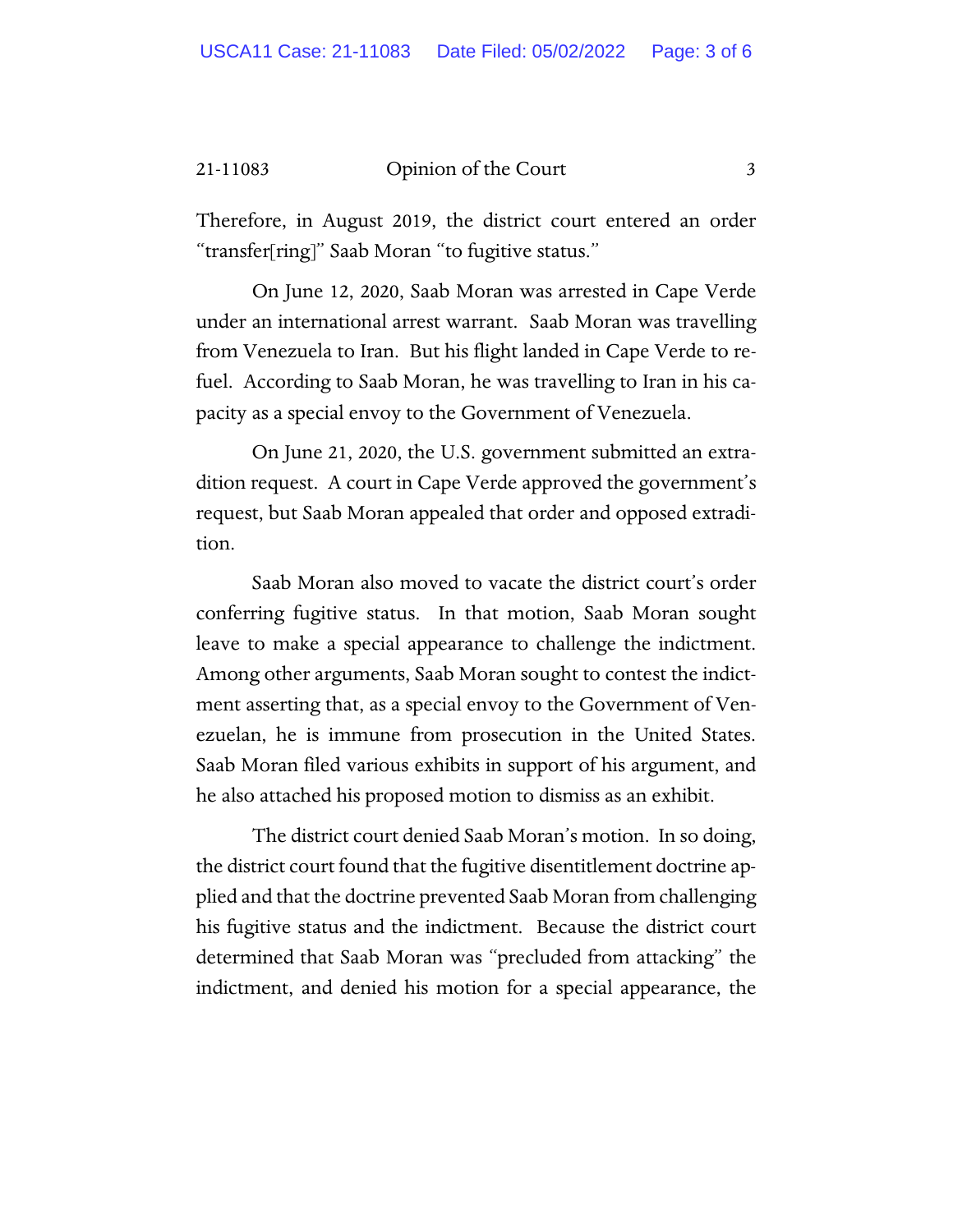4 Opinion of the Court 21-11083

district court did not address the merits of Saab Moran's argument that he was immune from prosecution.

Saab Moran appealed the district court's order. While his appeal was pending, Saab Moran was extradited to the United States. Saab Moran has since appeared before the district court, and he has conceded that "the fugitive disentitlement issue in this case is moot."

#### II. DISCUSSION

The district court denied Saab Moran's motion to vacate his fugitive status and to specially appear due to the fugitive disentitlement doctrine, which "permits a district court to 'sanction or enter judgment against parties on the basis of their fugitive status.'"[1](#page-3-0) United States v. Shalhoub, 855 F.3d 1255, 1259 (11th Cir. 2017) (quoting Magluta v. Samples, 162 F.3d 662, 664 (11th Cir. 1998)). But Saab Moran is no longer a fugitive. While his appeal was

<span id="page-3-0"></span><sup>&</sup>lt;sup>1</sup> We have jurisdiction to review the district court's order because the district court declined to rule on the issue of diplomatic immunity. See Collins v. Sch. Bd. of Dade Cty., Fla., 981 F.2d 1203, 1205 (11th Cir. 1993) (holding that the Court had jurisdiction because "[t]he district court's order declining to rule on the qualified immunity issue pending trial effectively denies defendants the right not to stand trial"); Bouchard Transp. Co. v. Fla. Dep't of Env't Prot., 91 F.3d 1445, 1447–48 (11th Cir. 1996) ("Even though the district court deferred a ruling on Eleventh Amendment immunity, we have jurisdiction to review the court's order . . . Like a public official's qualified immunity, a state's Eleventh Amendment immunity is 'an entitlement not to stand trial or face the other burdens of litigation<sup>""</sup> (quoting Mitchell v. Forsyth, 472 U.S. 511, 526  $(1985))$ .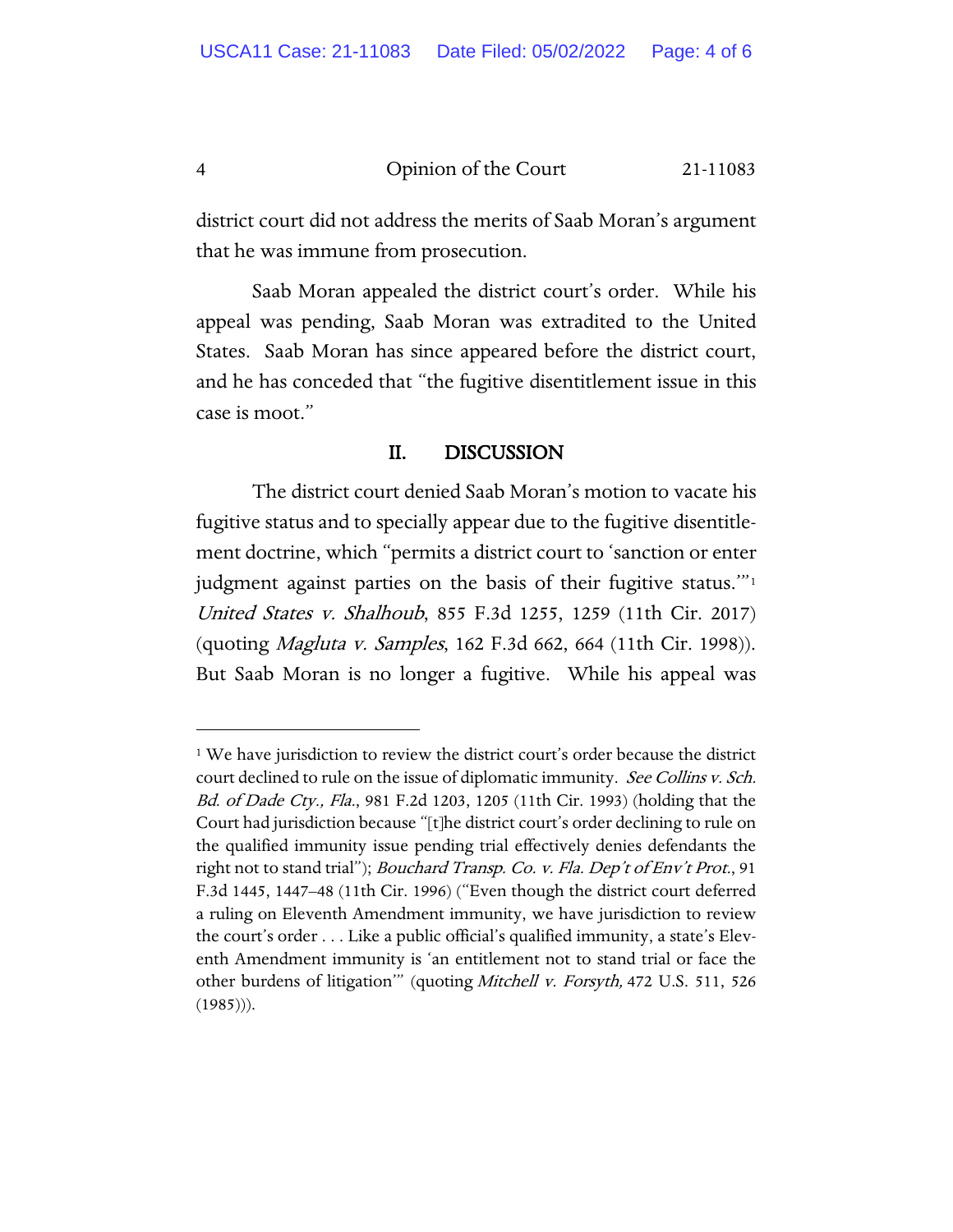21-11083 Opinion of the Court 5

pending, Saab Moran was extradited to the United States, and he has appeared before the district court.

As a result, Saab Moran has conceded that "[t]he fugitive disentitlement doctrine is no longer implicated in this appeal." Because we agree with the parties that "the fugitive-disentitlement issue in this case is moot," we must dismiss that issue and vacate the district court's order addressing it. De La Teja v. United States, 321 F.3d 1357, 1364 (11th Cir. 2003) ("[W]hen an issue in a case becomes moot on appeal, the court not only must dismiss as to the mooted issue, but also vacate the portion of the district court's order that addresses it.").

Here, the district court denied Saab Moran's motion solely on fugitive disentitlement grounds, and therefore, the district court did not address whether Saab Moran is a foreign diplomat and immune from prosecution. Saab Moran argues, however, that this Court should still decide that issue in the first instance. We decline the invitation as we are "a court of review, not a court of first view." Callahan v. United States Dep't of Health & Hum. Servs. through Alex Azar II, 939 F.3d 1251, 1265–66 (11th Cir. 2019). And "[t]he determination of whether a person is a foreign diplomatic officer 'is a mixed question of fact and law.'" Ali v. Dist. Dir., Mia. Dist., U.S. Citizenship & Immigr. Servs., 743 F. App'x 354, 358 (11th Cir. 2018) (quoting United States v. Al-Hamdi, 356 F.3d 564, 569 (4th Cir. 2004)).

Here the parties did not have the opportunity to fully develop the record, and the district court did not have the